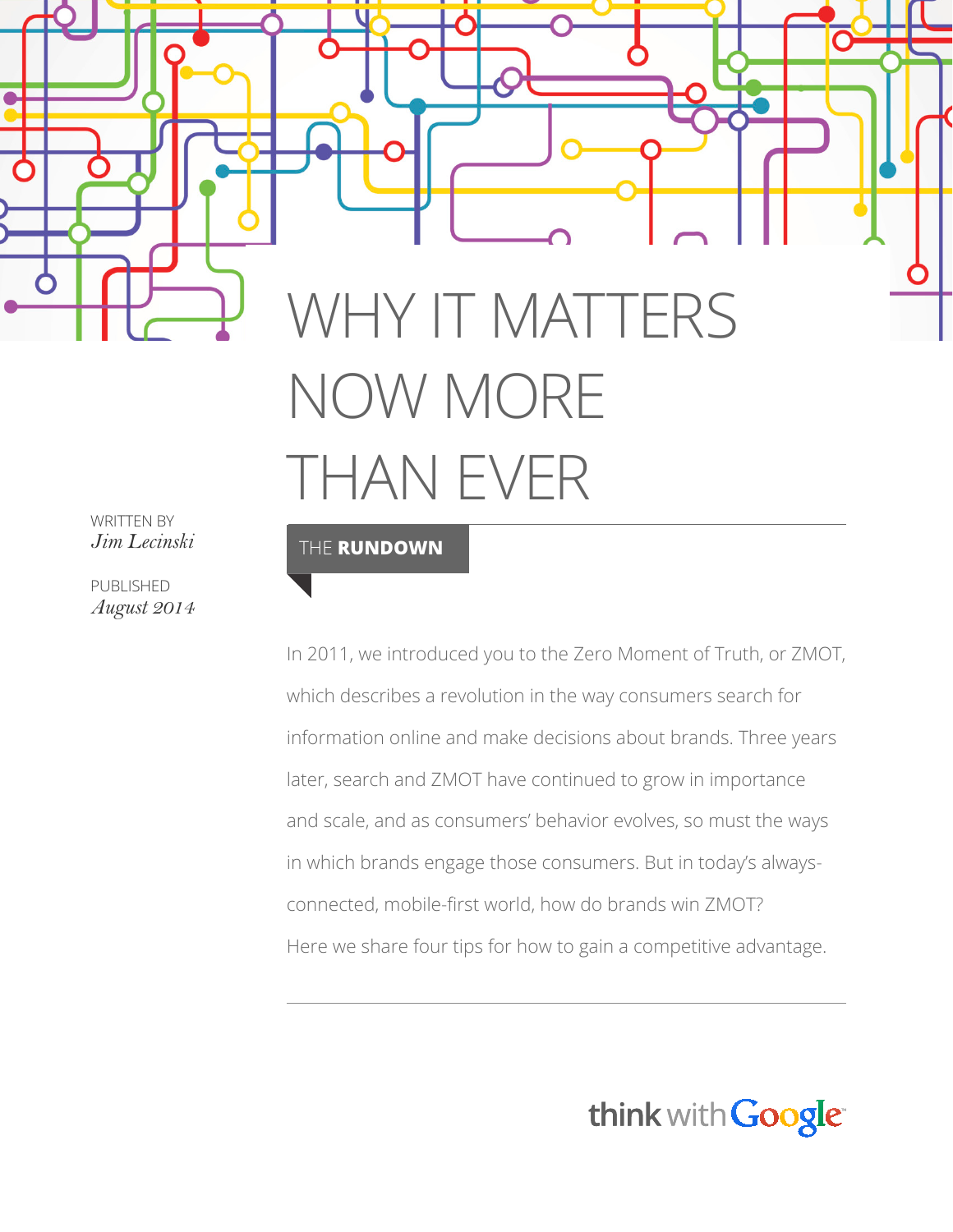Three years ago, we changed the marketing rulebook. And by "we," I mean all consumers. Our shopping behavior—the journey each of us takes on our path to purchase—helped identify a new Moment of Truth for marketers and brands. [ZMOT,](http://www.thinkwithgoogle.com/collections/zero-moment-truth.html) or the Zero Moment of Truth, describes a revolution in the way consumers search for information online and make decisions about brands.

We saw that people are increasingly making these decisions at the Zero Moment—the precise moment when they have a need, intent or question they want answered online. These questions can be anything from "Which brand of diapers will help my baby sleep through the night?" to "What toothpaste is going to make my smile brighter?" or "What will remove crayon marks from my wood dining table?" A brand that answers these questions at just the right time scores a double win: It helps improve a consumer's life and stands to gain a competitive advantage over brands that don't.

That was 2011. Since then, the rulebook has changed—again.

#### **There are more moments than ever**

Search and ZMOT continue to grow in importance and scale. In the span of a single month, Google answers over 100 billion searches, according to internal data. So, in the few minutes it takes you to read this, there will be over 7.5 million searches on Google. Each of these searches presents a new opportunity to reach consumers when they're most engaged.

## **ZMOT has become a truly global behavior**

When we first conducted our research, we were looking at U.S. consumers. Since then, we've seen the boundaries of ZMOT extend to every corner of the connected world, and not just for high-ticket items. In our latest study, [Winning the Zero Moment of Truth in](http://www.thinkwithgoogle.com/research-studies/winning-zmot-asia.html)  [Asia,](http://www.thinkwithgoogle.com/research-studies/winning-zmot-asia.html) we saw that 78% of Asian women use search as a vital part of their decision process for consumer packaged goods (CPG) brands.

## **More moments are mobile**

The ubiquity of smartphones means that ZMOT is no longer defined by a single discrete moment ("when I open my laptop and search"). Instead, it's an integral part of the constantly connected consumer's entire day. Search is always accessible—from anywhere,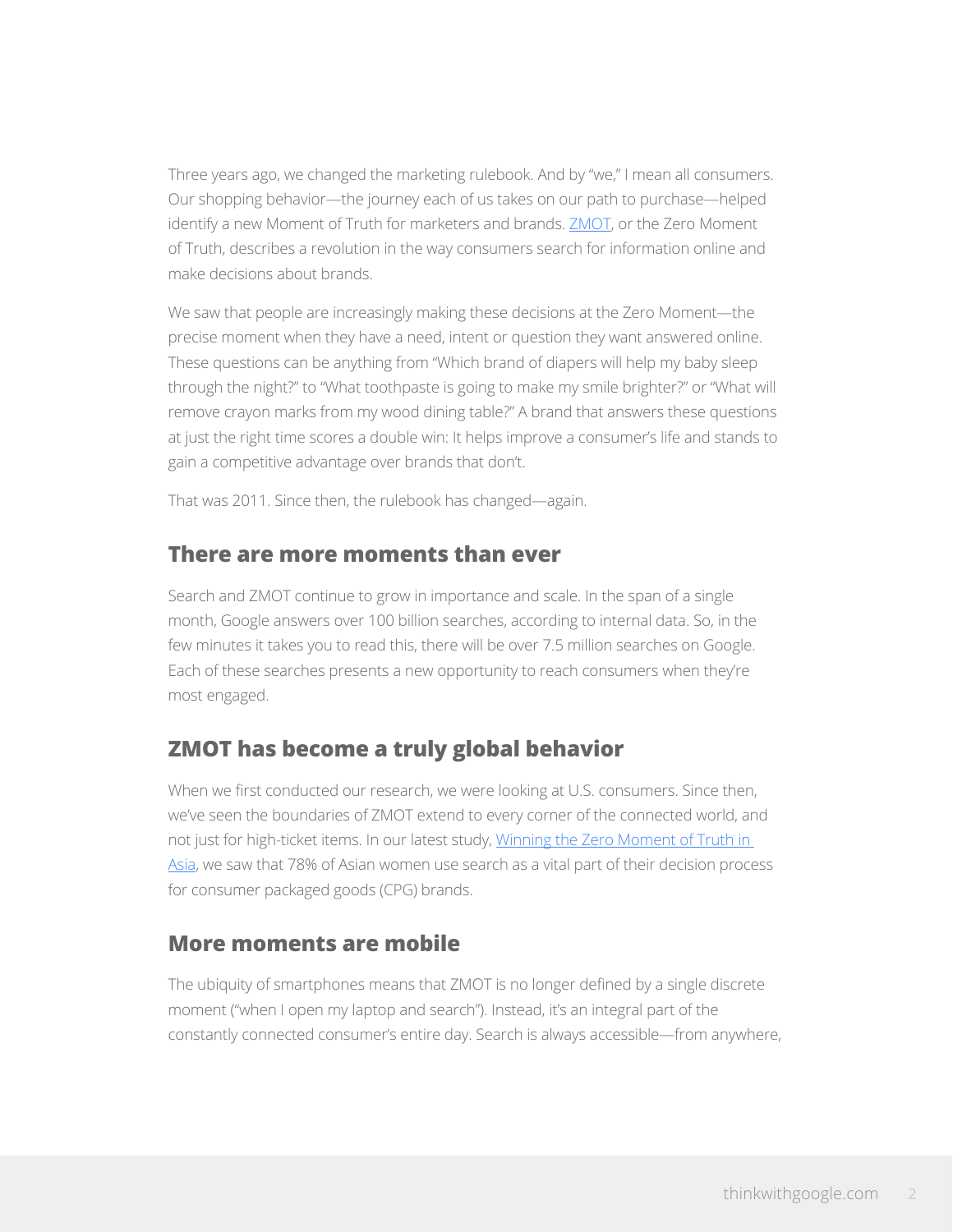on any device and at any given time. In fact, approximately one-third of all CPG searches now originate from smartphones, according to Google Search data.

As consumers' behavior has evolved, so must the ways in which brands engage them. In today's always-connected, mobile-first world, how do you continue to win the Zero Moment of Truth? Here are four tips and questions to explore:

## 1. USE SEARCH TO UNCOVER AND UNDERSTAND THE MOMENTS THAT MATTER

Long before many brand managers even knew what they were, consumers were searching for things like "greek yogurt," "BB cream" and "ombre hair." If you had to guess what kind of stain is searched for most, would you know the answer? Overwhelmingly, it's "red wine stains." Do you know what's in the collective mind of consumers right now? (Answer: [coconut oil](http://www.google.com/trends/explore#q=/m/01jszz&cmpt=q)). The trick is to use search to identify the moments that matter to consumers and act on them across your entire marketing mix.

#### 2. BE PRESENT IN THE MOMENTS THAT MATTER

Woody Allen is often credited with saying, "Eighty percent of success is showing up." This is especially true when it comes to digital. You can't be a helpful brand partner and improve the lives of consumers if you're not present in the moments they need you most. And increasingly, these moments are happening on smartphones. On mobile, do you know how many people are searching for your brand? Your category? How many of those times do you show up? How many times do they choose you, and why? Most importantly, how many times does your competitor show up, but you don't?

### 3. HAVE SOMETHING INTERESTING, RELEVANT AND/OR ENGAGING TO SAY

We've established that you need to have an answer to these many consumer moments, but do you have the "right" answer? And does your ad provide the best possible experience across screens? A search for "hairstyle" on, say, a Friday night probably means something different than it would on a Saturday morning (ideas for a quick hairdo for a night out vs. ideas for cuts for an upcoming salon appointment). Links to products may not be enough to hook consumers. Your ads should provide an experience that's